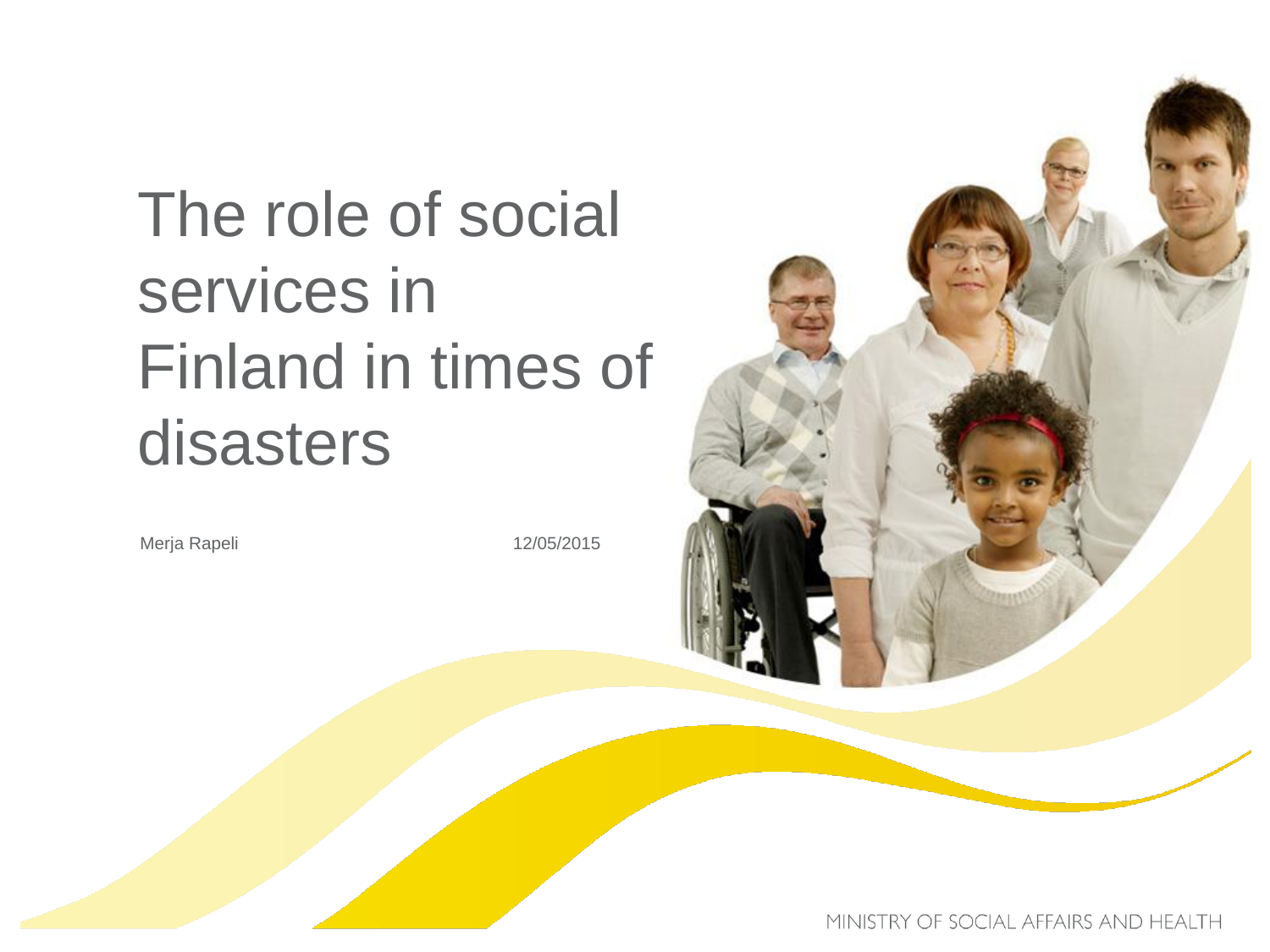- **Preparedness** planning in general
- **Social Services**
- **Social Services** Preparedness Planning



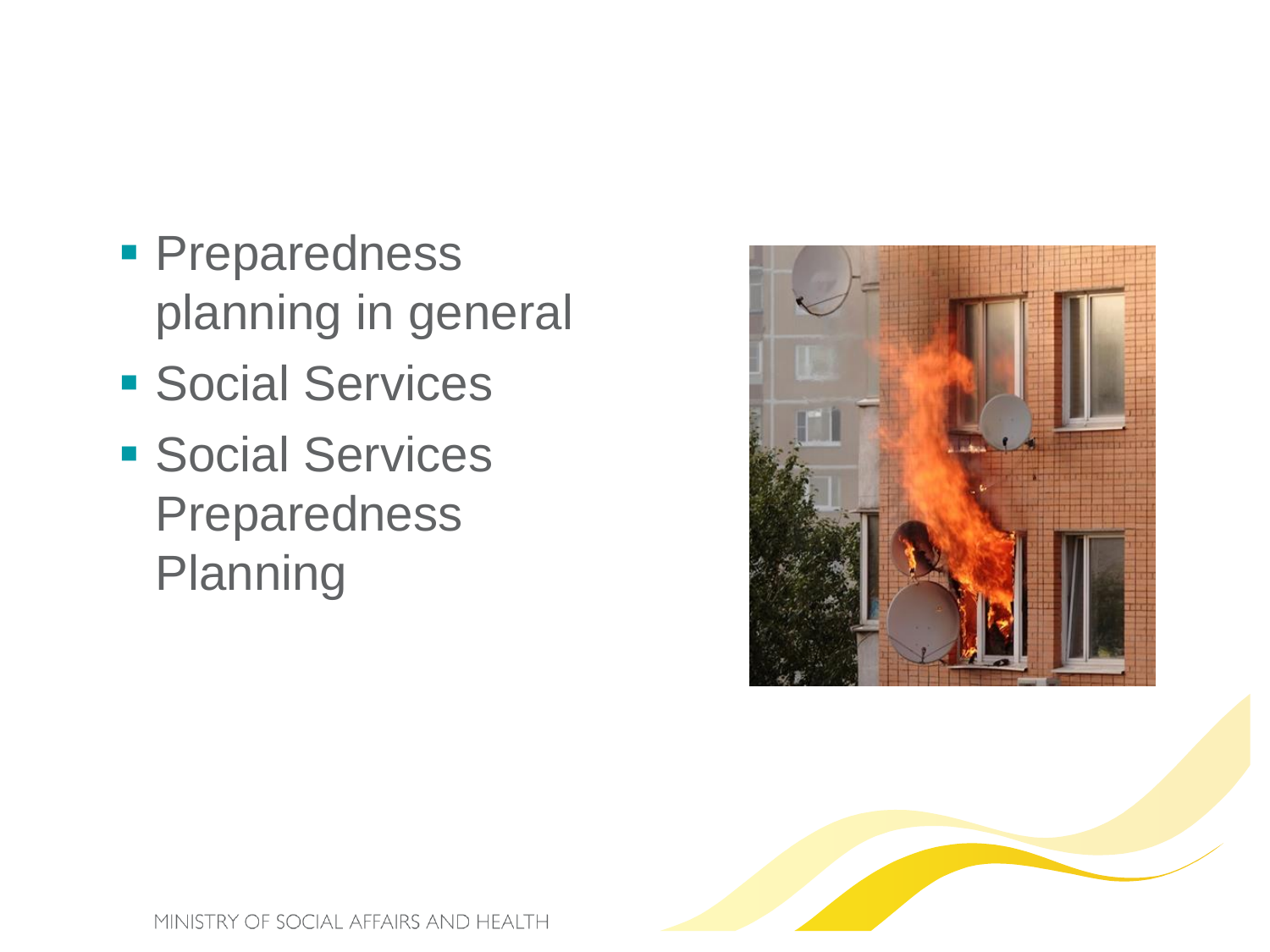### **Municipalities are the core actors in disaster management**

- **317 municipalities** 
	- play an important role in the wellbeing of the people
	- basic public services, social and health care, ecucation and culture, environment and technical infra
	- responsible for disaster preparedness
- **Regional administrative** authorities (6)
	- guide and monitor municipal level disaster preparedness



MINISTRY OF SOCIAL AFFAIRS AND HEALTH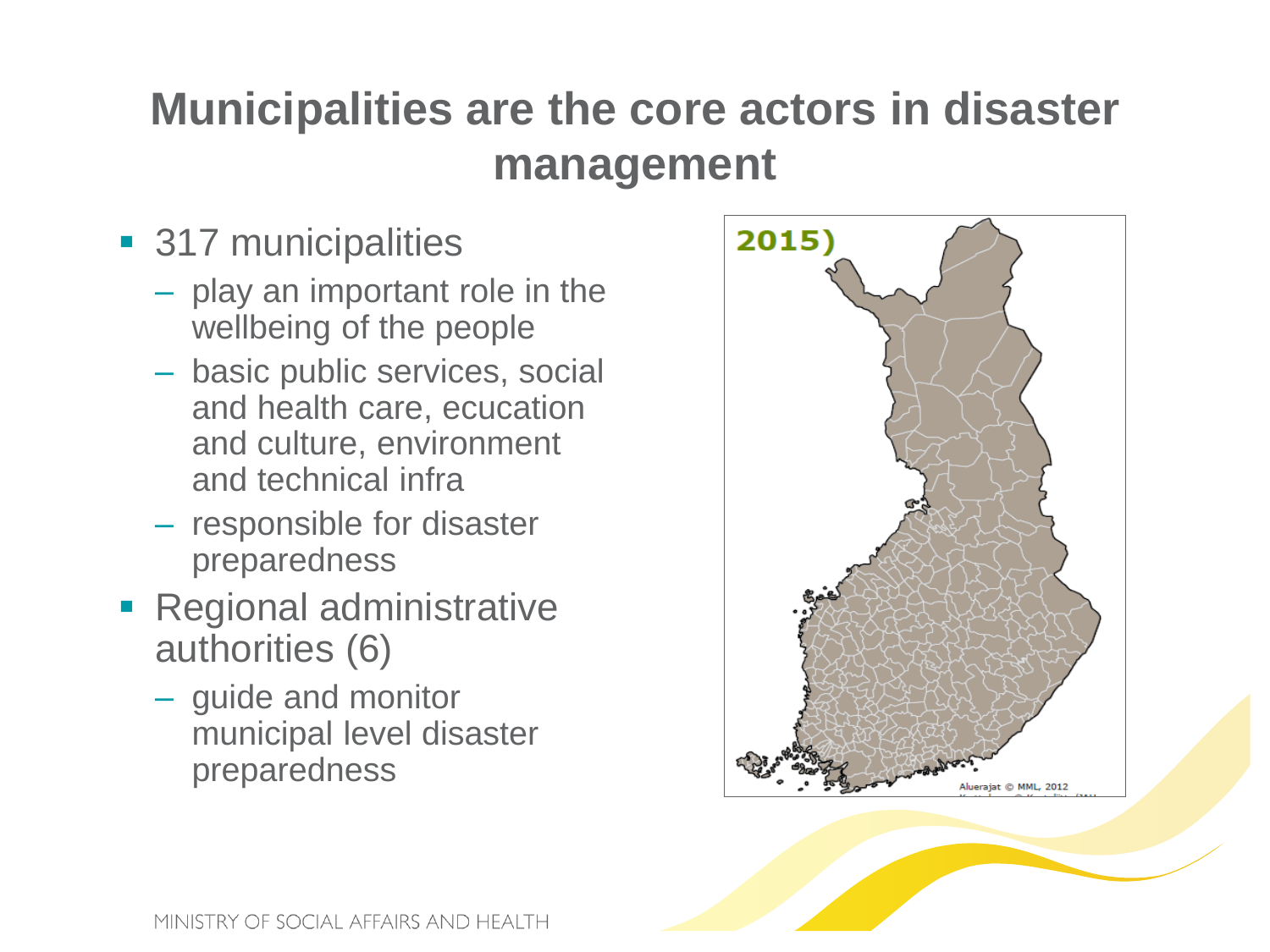#### **Legal Framework**

- **Preparedness planning mandatory for public** services in all organizational levels according to emergency powers legislation
- **Security Strategy of the Society guides** preparedness measures
	- Multi-hazard and multi-agency approach
- **The Ministry of Social Affairs and Health (MSAH)** and its sector is responsible for the population's income security and capability to function
	- Capability to provide comprehensive social security and social-, health care and environmental health care services
- **MSAH: guidelines for social sector preparedness** planning in 2008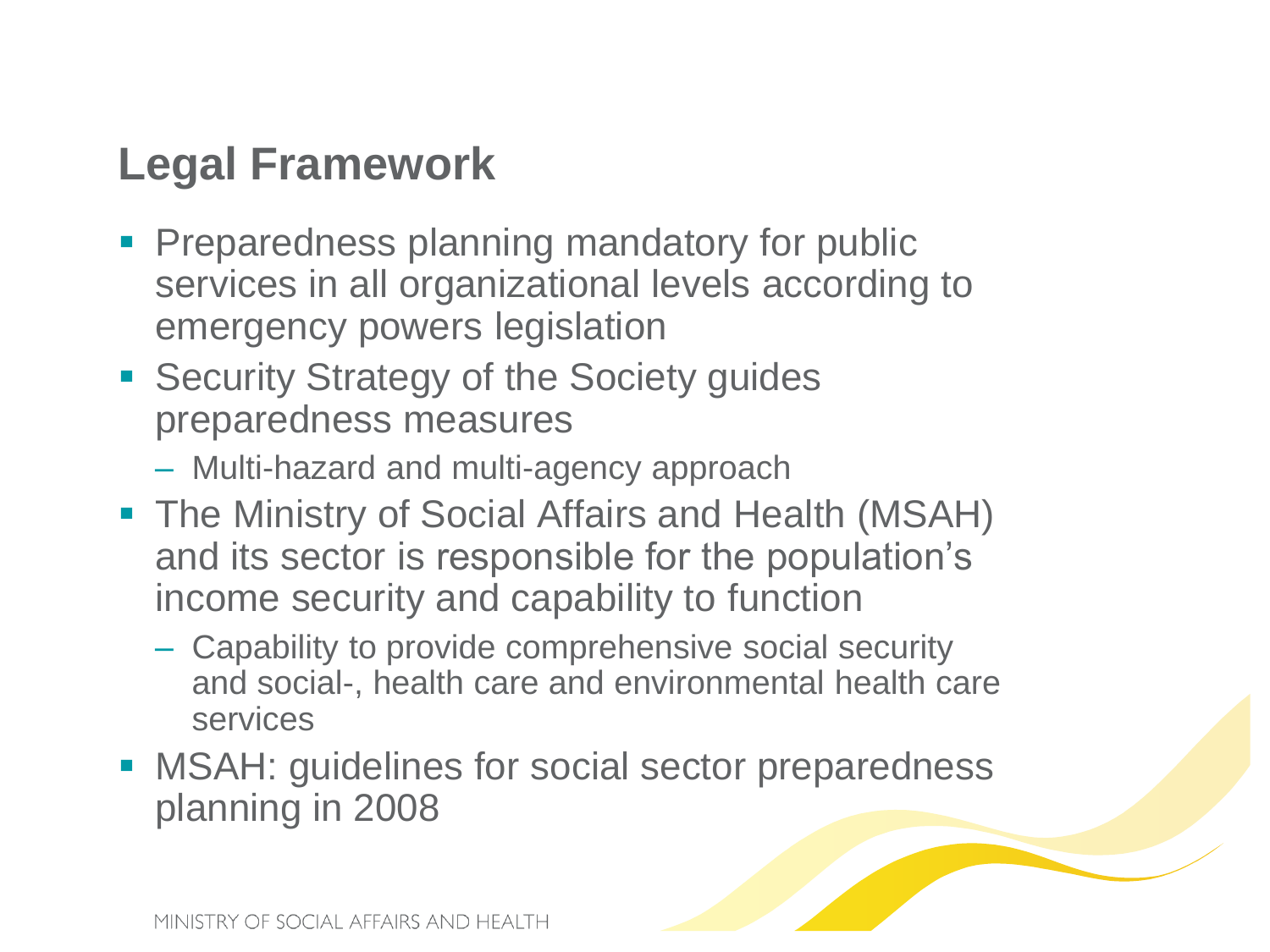# **Social Services**

- **Organized either by a single** municipality or in cooperation with other municipalities
	- Social work, family care, home care, rehab., housing and institutional care, support for transportation, mental and substance abuse care, social assistance, support in crisis situations, emergency social services..
- **Approximately 30% of social services** are privately produced
- **Social services make subplan for the** general municipal level disaster preparedness plan

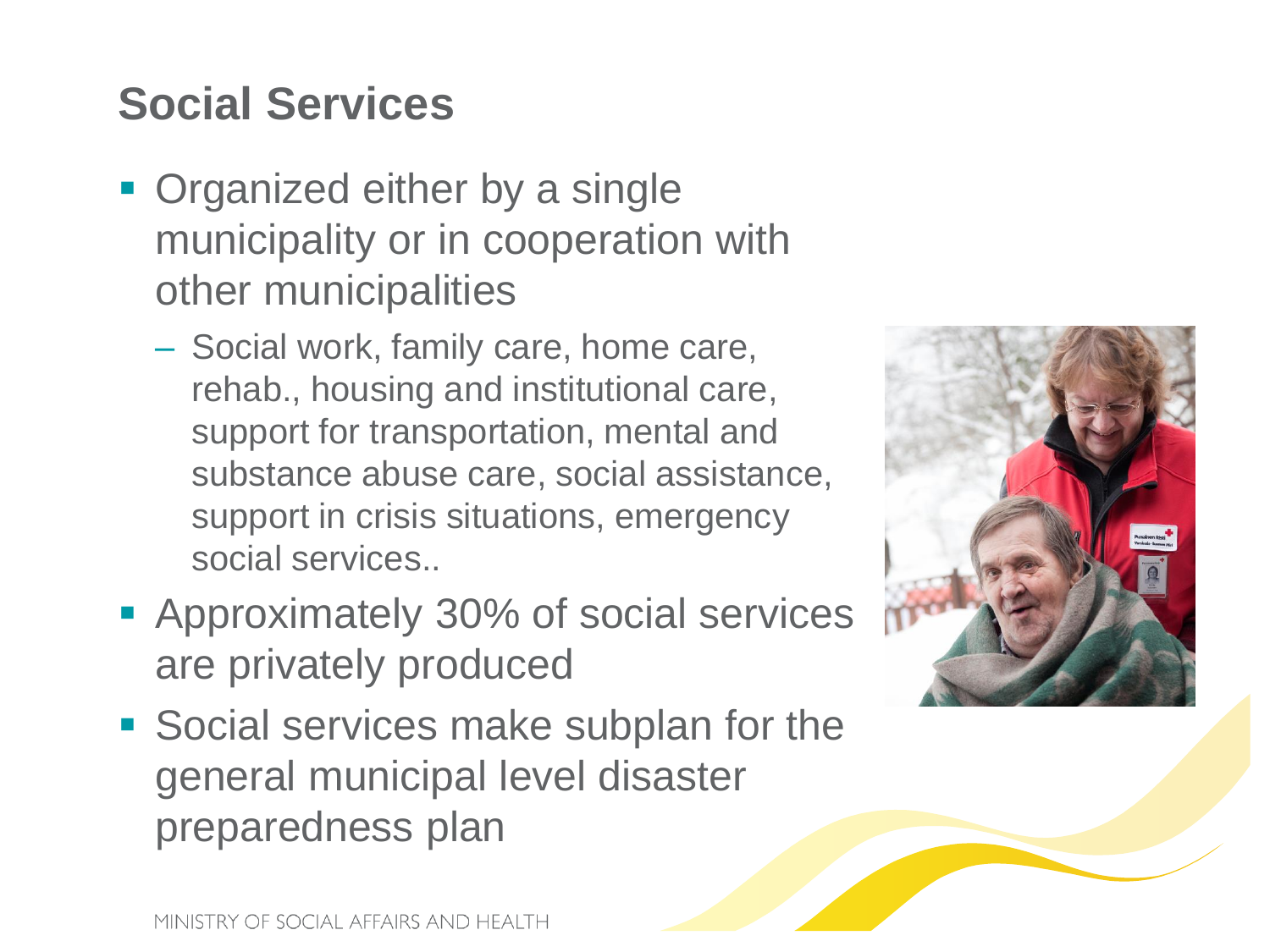#### **Risks**

- **Storms and floods**
- **Accidents**
- **Violency shootings**
- **Epidemics pandemics**
- **Water related events**
- **Cyber threaths**
- **Hybrid threaths**
- **NBC-threaths**

..



MINISTRY OF SOCIAL AFFAIRS AND HEALTH

6 12.5.2015 STM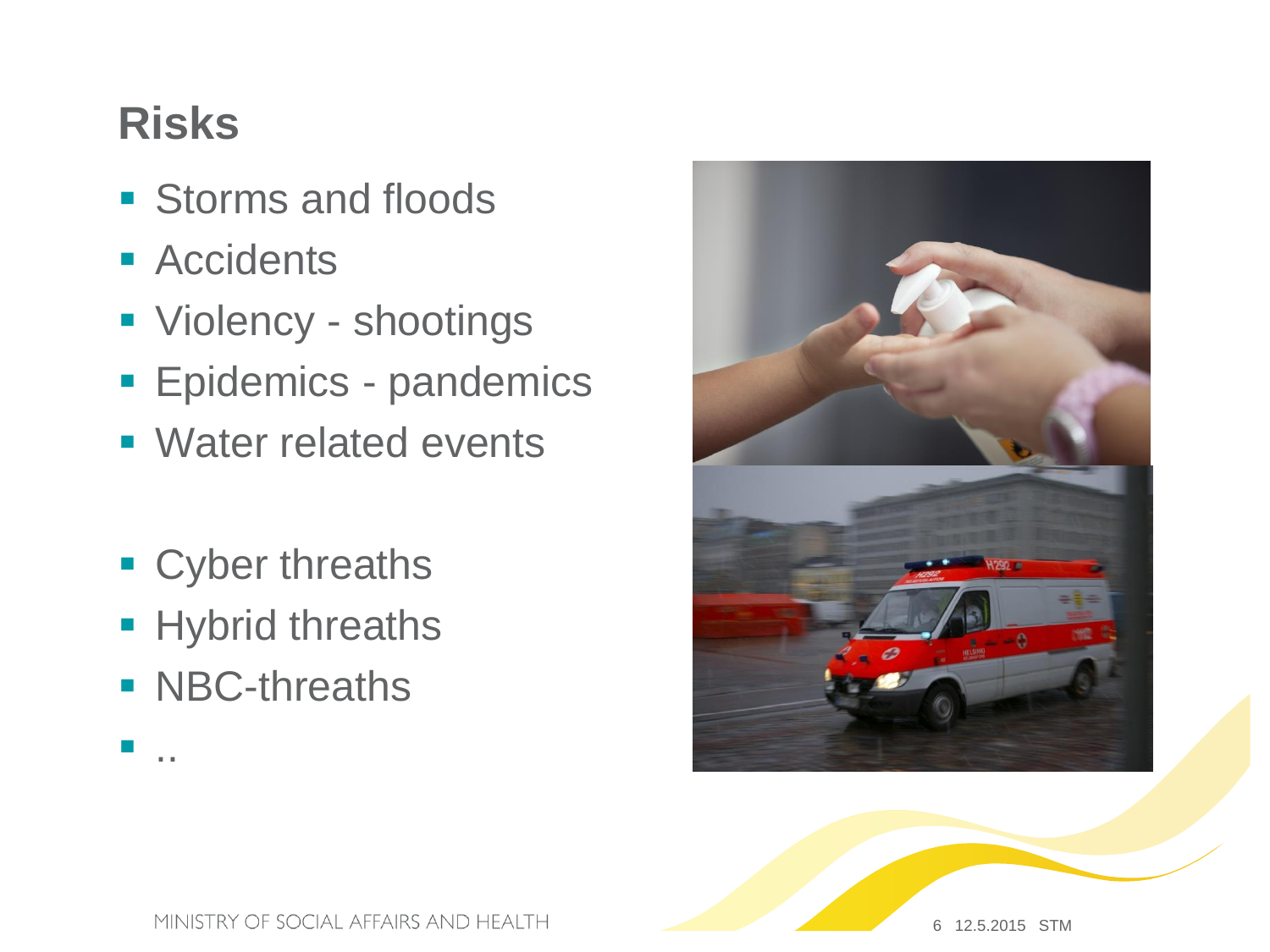# **Aircraft Accident at Jämijärvi on 20 April 2014 during a skydiving event**

- 8 skydivers died and 3 were injured
- Who are the victims?
- The need for psychosocial support was great - shortcomings in the arrangements
- **The Safety Investigation Authority** has given recommendations to MSAH to ensure better services

| 150 tuoreinta       |                |        | Mobiili Päivän lehti Lähetä vihie tai kuva Yhteystiedot          |         |                |             | Alypaa V Treffit |
|---------------------|----------------|--------|------------------------------------------------------------------|---------|----------------|-------------|------------------|
| <b>ILTA:SANOMAT</b> |                |        |                                                                  |         | <b>KOTIMAA</b> |             |                  |
| <b>Etusivu</b>      | <b>Uutiset</b> | Viihde |                                                                  | Urheilu | Saa            | <b>ISTV</b> | Talou            |
| 150 tuoreinta       | Kotimaa        |        | Ulkomaat Eurovaalit 2014 Työelämä Tiede Pääkirjoitus Hullut jutu |         |                |             |                  |

#### Vakava lento-onnettomuus Jämijärvellä: Ainakin kolme kuollut



järvellä tapahtui tuhoisa lento-onnettomuus. Kuva: Lukijan kuva

aistu: 20.4.2014 16:32, päivitetty: 20.4.2014 18:52



Jämijärvellä ainakin kolme ihmistä on kuollut pienlentokoneen pudottua maahan, kertoo pelastuslaitos.

**C**umulu **Hotellitarj** Vappuviikon 72 €/yö. Näit

7 Merja Rapubl 2015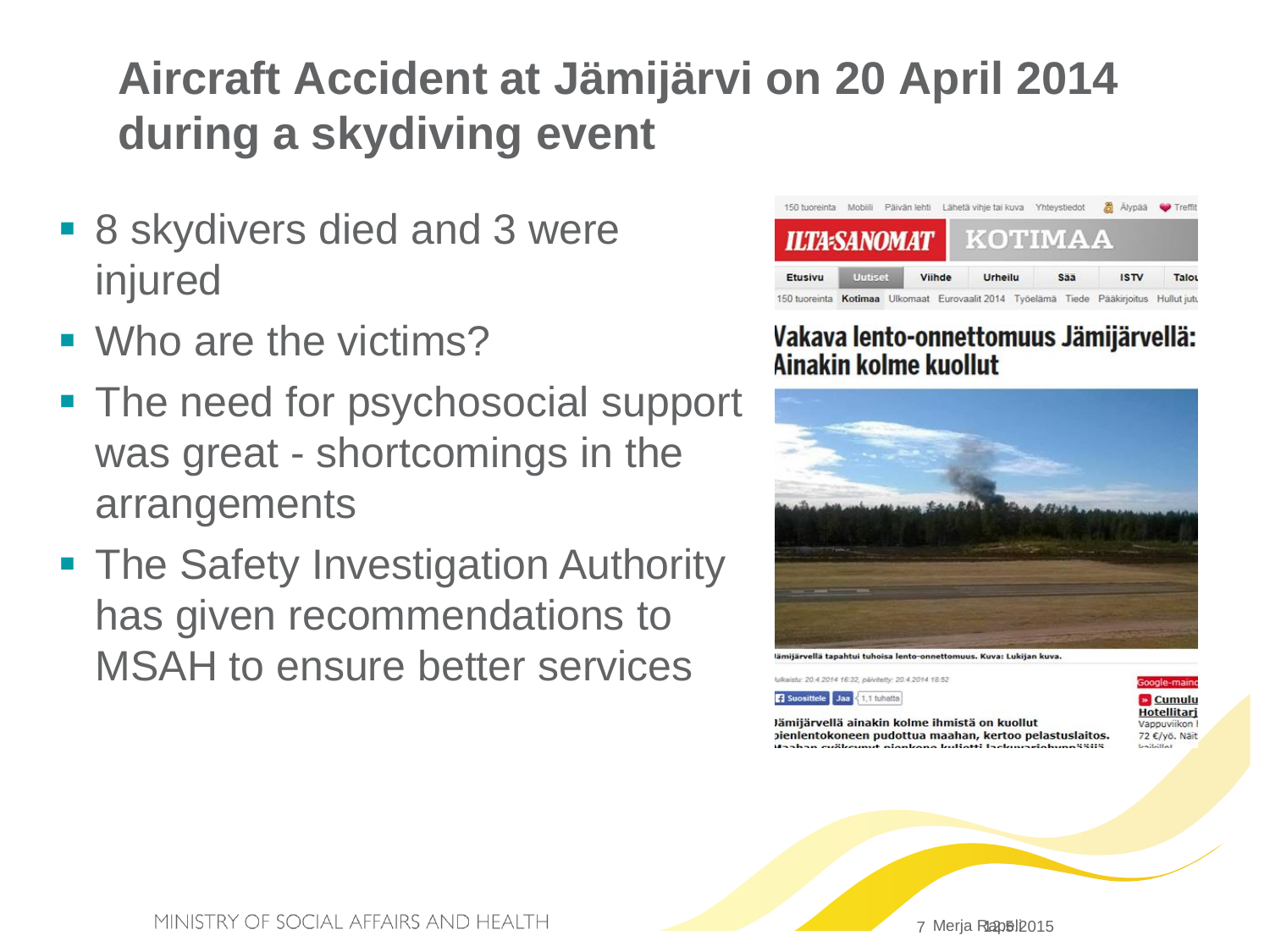### **How did storms affect private social care institutions and services in 2013-2014? (N=797)**

- 3 heavy storms in Nov-Dec 2013
- 5% had big disruptions, and 20% some consequences for the services
- **Measures taken:** 
	- changes in providing meals, bottled water, generators were in use, evacuation, assistance from the next to kin and volunteers
- 11% reported that contingency planning was required on the service purchasers agreement

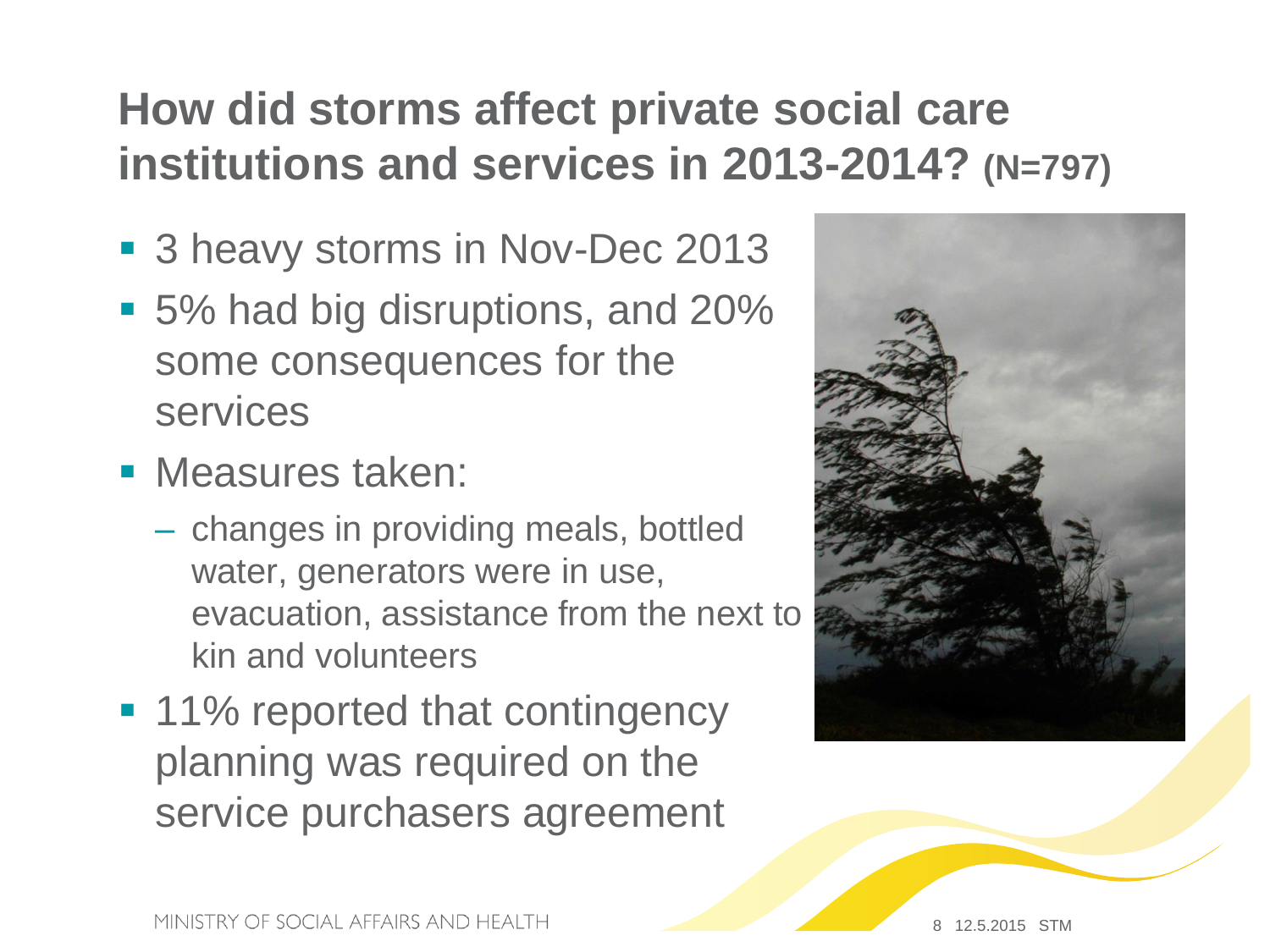# **The Study on Social Services Preparedness Planning**

- **The aim was to** 
	- map the status of social services preparedness planning
	- find out what are the interventions planned for social work in disaster contexts
	- find out what forms of social capital the interventions represent
- The method
	- document analysis of all municipal level preparedness plans of social services
- **The data** 
	- all public sector preparedness plans concerning social work in Finland were reviewed
	- 255 of all 302 mainland Finnish municipalities' social service disaster preparedness plan documents

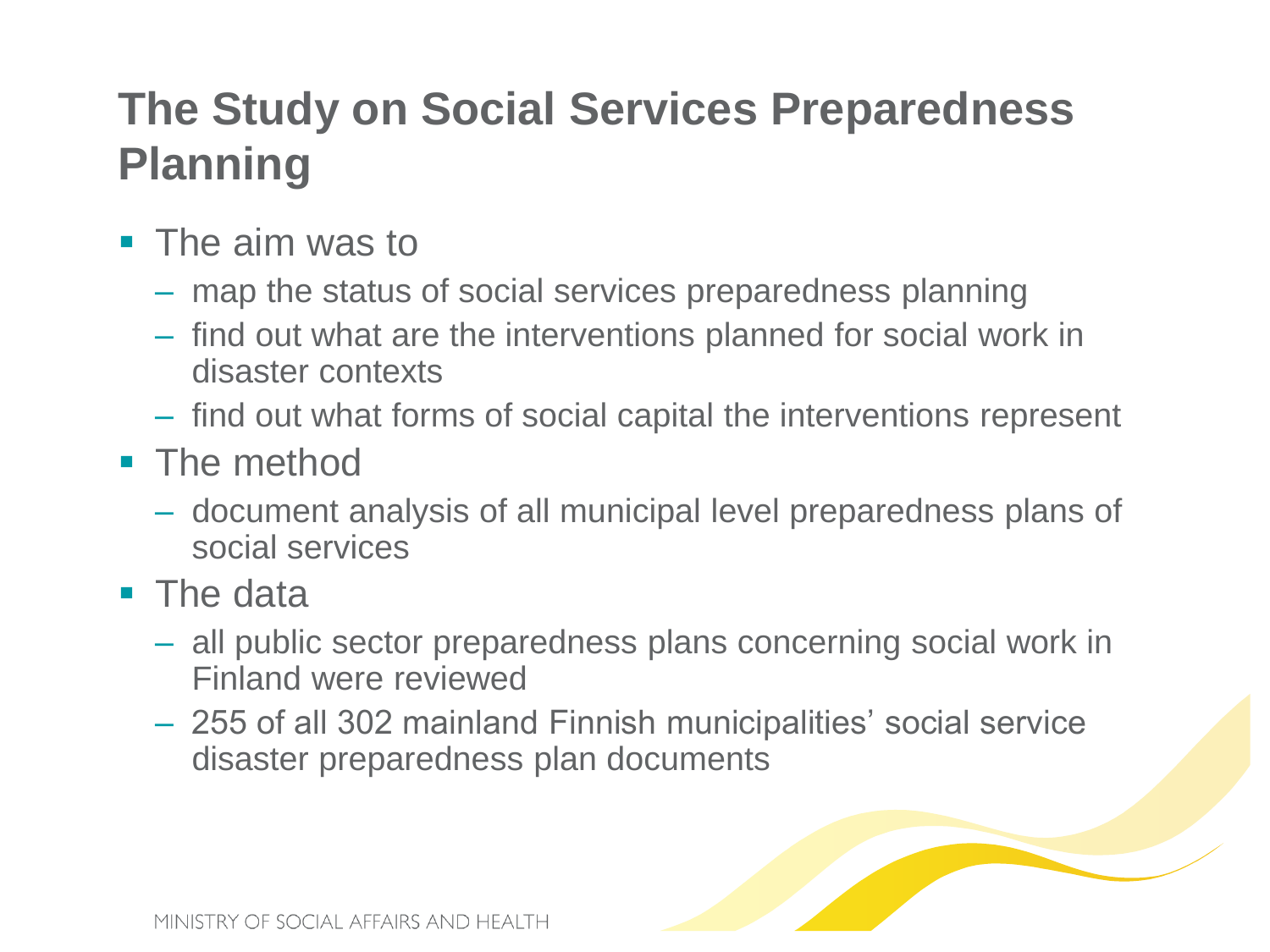- $\blacksquare$  84 % of the municipalities had completed the plans
- **Length mode 18** pages, ranging from 4 to 230 pages
- 77 % written or updated during the past three years, between 2011–2013





MINISTRY OF SOCIAL AFFAIRS AND HEALTH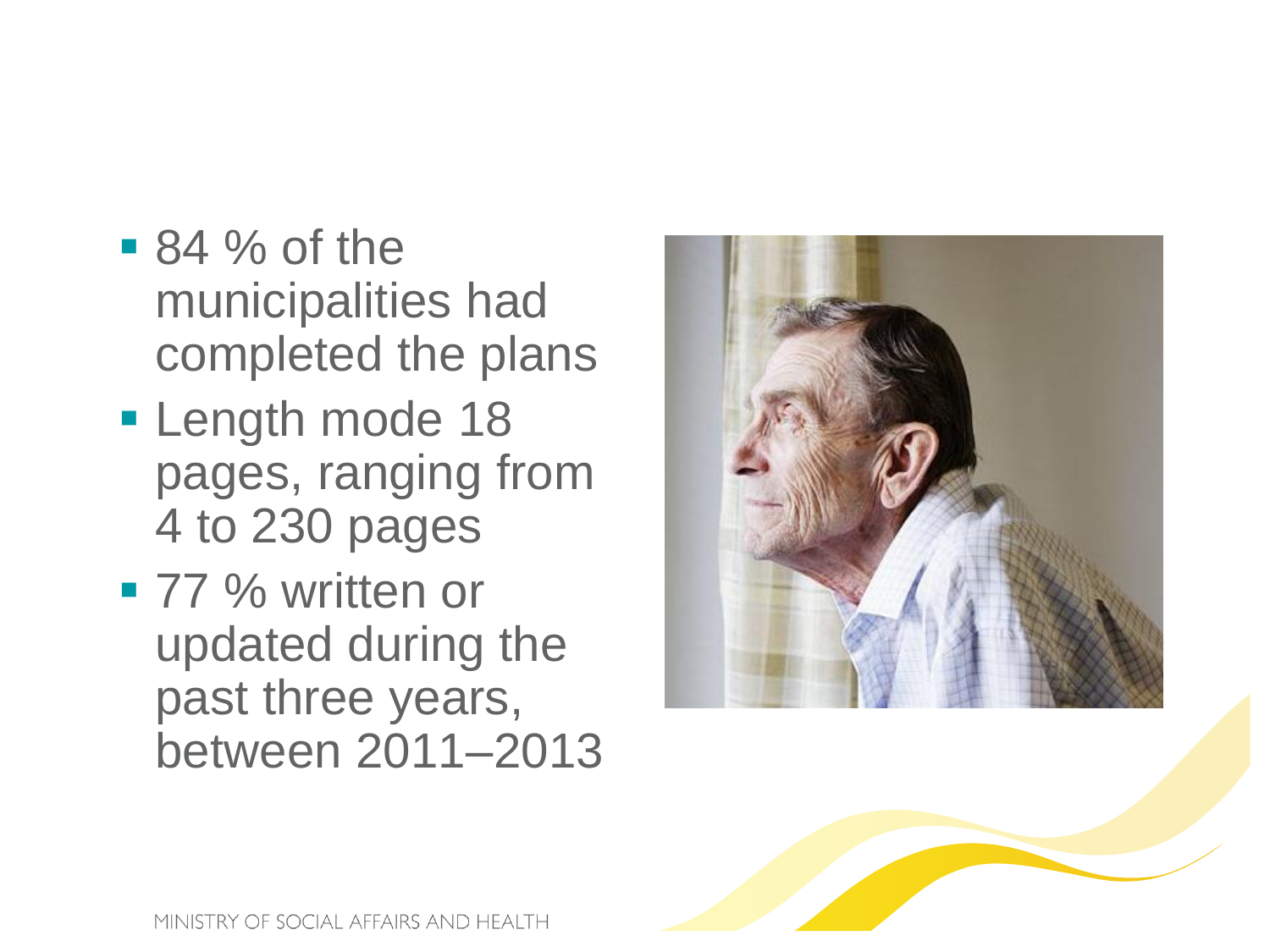#### **Conclusions**

- **The obligation of DP-planning is fullfilled, but done in** very general level
- SW is prepared for taking care of its ordinary roles and existing clients during disasters
- **Deficiencies in supporting management and decision** making with situational picture, alarming systems and information to the public
- Cooperation to be developed with other authorities, NGO's and the private sector
- **More exercises and training needed**